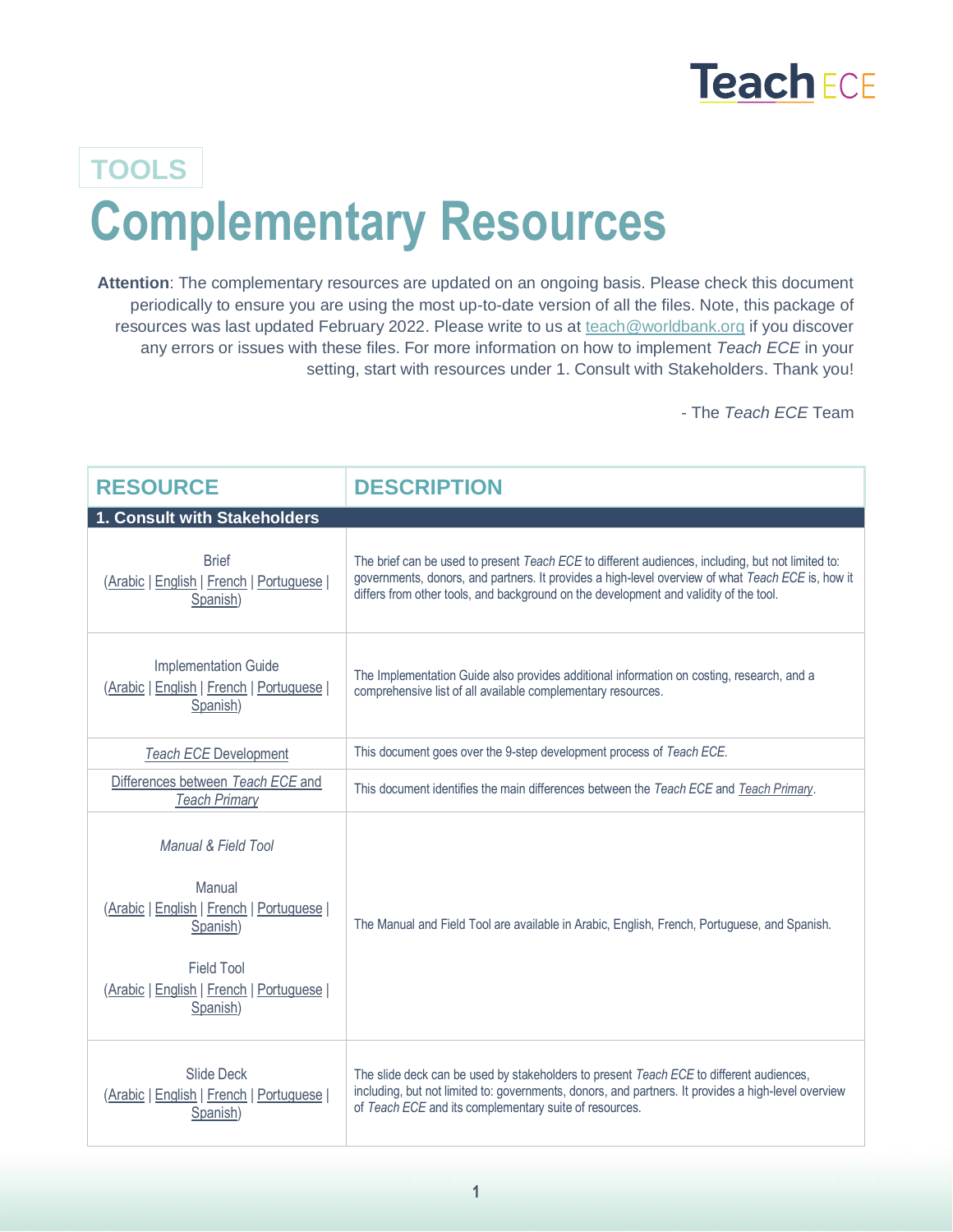| <b>Teach ECE Expert (TOR)</b>                                                                   | This individual is an optional hire. S/he is hired to help draft an additional element at the request of<br>the government. This consultant either drafts the element in full or advises government officials as<br>they draft the element, depending on the government's needs and preferences.                                                             |
|-------------------------------------------------------------------------------------------------|--------------------------------------------------------------------------------------------------------------------------------------------------------------------------------------------------------------------------------------------------------------------------------------------------------------------------------------------------------------|
| 2. Source Videos                                                                                |                                                                                                                                                                                                                                                                                                                                                              |
| Guide for Selecting & Recording Videos<br>(Arabic   English   French   Portuguese  <br>Spanish) | This document provides a step-by-step explanation on how to select and record classroom video<br>footage for Teach ECE.                                                                                                                                                                                                                                      |
| <b>Teacher Consent Form</b><br>(Arabic   English   French   Portuguese  <br>Spanish)            | The document is a legal form teachers' must sign before their classroom is recorded. By signing<br>the form, teachers not only consent to be recorded, but for their recordings to be used as part of<br>the Teach ECE training.                                                                                                                             |
| <b>Translation Package</b>                                                                      | This zipped folder provides all the documents needed for translation. This includes the MS word<br>version of the Teach ECE manual, editable versions of images, a catalogue of illustrations for<br>different settings, the brief, and an example of how to set up the translations and timestamps to be<br>embedded as subtitles into the training videos. |
| Video Editor (TOR)                                                                              | This individual is an optional hire. S/he is responsible for editing the local classroom lesson videos<br>into 15-minute segments and embedding subtitles into the training videos (where applicable).                                                                                                                                                       |
| Translator (TOR)                                                                                | This individual is an optional hire. S/he is responsible for translating official Teach ECE documents<br>from English to the local language.                                                                                                                                                                                                                 |
| 3. Code Videos                                                                                  |                                                                                                                                                                                                                                                                                                                                                              |
|                                                                                                 |                                                                                                                                                                                                                                                                                                                                                              |
| Video Access Form<br>(Arabic   English   French   Portuguese  <br>Spanish)                      | This document is a legal form that observers must sign before they watch and code videos as part<br>of the Teach ECE Training.                                                                                                                                                                                                                               |
| <b>Guidelines for Training</b>                                                                  | This document provides a brief overview of the guidelines implementing agencies should follow<br>and venue requirements needed to facilitate the observer training(s).                                                                                                                                                                                       |
| <b>Guidelines for Writing Master Codes</b>                                                      | This document provides a step-by-step explanation on how to write master codes. A master code<br>is a detailed justification for why a behavior or element, as observed in classroom footage,<br>warrants a particular Teach ECE score, which is established through a consensus by several<br>master coders.                                                |
| Master Code Work Plan Example                                                                   | This document provides information on the roles, responsibilities, and timeline needed to conduct<br>the master coding process.                                                                                                                                                                                                                              |
| Implementor Trainer (TOR)                                                                       | This individual is a necessary hire. S/he is likely a member of the Teach ECE team, who is<br>responsible developing master codes and for training Implementors in the training.                                                                                                                                                                             |
| Implementor (TOR)                                                                               | This individual is a necessary hire. S/he is responsible developing master codes for the training<br>and conducting the training for observers.                                                                                                                                                                                                              |
| Master Coder (TOR)                                                                              | This individual is an optional hire. S/he is responsible for: (i) developing written master code<br>justifications for up to 15 local videos and (ii) providing support to the Teach ECE Implementor<br>Trainer/Implementor as requested.                                                                                                                    |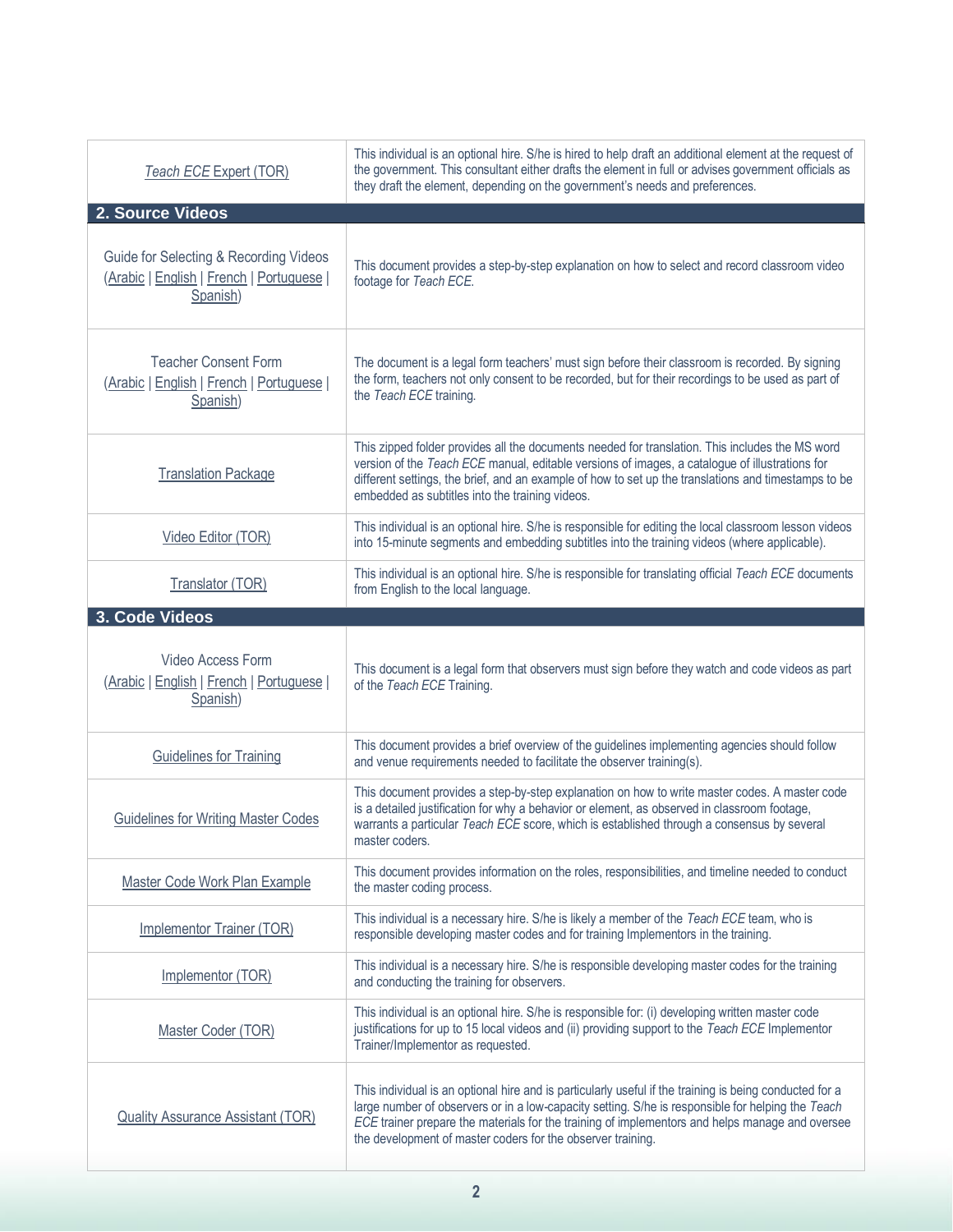| <b>4. Train Observers</b>                                 |                                                                                                                                                                                                                                                                                                                                                                                                                                                                                                                                                                                                                                                                                                          |
|-----------------------------------------------------------|----------------------------------------------------------------------------------------------------------------------------------------------------------------------------------------------------------------------------------------------------------------------------------------------------------------------------------------------------------------------------------------------------------------------------------------------------------------------------------------------------------------------------------------------------------------------------------------------------------------------------------------------------------------------------------------------------------|
| <b>Training Manual</b>                                    | This document includes all resources needed to conduct the 5-day Teach ECE training, including a<br>detailed training script. Kindly fill out the Video Access Form and contact teach@worldbank.org to<br>access the complementary training presentation and videos.                                                                                                                                                                                                                                                                                                                                                                                                                                     |
| Quiz Item Bank                                            | This document includes questions that the trainer can use for quizzes, in-class activities, or<br>homework.                                                                                                                                                                                                                                                                                                                                                                                                                                                                                                                                                                                              |
| <b>Game Sheet</b>                                         | This document includes an activity the trainer can use to engage observers on day 1 of the<br>training.                                                                                                                                                                                                                                                                                                                                                                                                                                                                                                                                                                                                  |
| <b>Discussion Question Sheet</b>                          | This document outlines various strategies and offers sample questions trainers can use to facilitate<br>a meaningful discussion.                                                                                                                                                                                                                                                                                                                                                                                                                                                                                                                                                                         |
| <b>Exit Survey</b>                                        | This survey is given to observers after they've completed the training.                                                                                                                                                                                                                                                                                                                                                                                                                                                                                                                                                                                                                                  |
| <b>Teach ECE Reliability Exam</b>                         | This Excel file automatically calculates the observers' reliability score and whether they passed the<br>Teach ECE reliability exam.                                                                                                                                                                                                                                                                                                                                                                                                                                                                                                                                                                     |
| <b>Certificate of Reliability</b>                         | This document is a certificate of reliability that observers are given after they pass the Teach ECE<br>reliability exam.                                                                                                                                                                                                                                                                                                                                                                                                                                                                                                                                                                                |
|                                                           | 5. Analyze Data - Automatized Data & Analysis Program (Zipped Folder linked here)                                                                                                                                                                                                                                                                                                                                                                                                                                                                                                                                                                                                                        |
| How to use SurveyCTO                                      | This document describes how to use SurveyCTO, a mobile data collection platform, for the data<br>collection of Teach ECE. The guide explains how to create the server, upload the Teach ECE<br>questionnaire, collect the data using tablets, and export and save the data collected.                                                                                                                                                                                                                                                                                                                                                                                                                    |
| SurveyCTO (CAPI) code                                     | This is code used in a computer-assisted personal interviewing software wherein observers input<br>scores digitally using SurveyCTO. This form makes the survey available on<br>phone/tablets/computer in English, French, Spanish, Portuguese, and Arabic. The team will have<br>to create a SurveyCTO server to collect data using this form. Data can be collected using a<br>computer or the SurveyCTO app on tablets/phones. Once the data is collected, it can be exported<br>from SurveyCTO as an Excel file. This file is perfectly aligned with the pre-created do-files that will<br>automatically label, clean, and analyze the data.                                                         |
| Data Entry (PAPI) support                                 | These files support pen-and-paper data collection wherein observers input scores on the Teach<br>ECE observation forms and manually enter them into an Excel database. An Excel template file is<br>provided to enter data from PAPI. This template describes each variable, the type and format,<br>response options and numeric codes, and automatic calculations for some variables. Entering data<br>in this template makes it perfectly aligned with the pre-created do-files that will automatically label,<br>clean, and analyze the data. If the team wishes to program the data entry to another piece of<br>software, a comprehensive codebook of the standard Teach ECE variables is provided |
| Program for labelling the data using Stata                | After data has been collected, either through CAPI or through PAPI, a pre-written do-file (Stata)<br>automatically labels the data and saves it as a first Stata dataset.                                                                                                                                                                                                                                                                                                                                                                                                                                                                                                                                |
| Program for cleaning the data using Stata                 | After data has been collected and labelled, a pre-written do-file (Stata) automatically checks for<br>strange patterns in the data and exports the data to be checked in an Excel file. This Excel file can<br>be shared with the team or firm responsible for data collection. In this do-file, corrections can also<br>be applied, following the feedback from the data collection team. The do-file saves the cleaned<br>data as a second Stata dataset.                                                                                                                                                                                                                                              |
| Program for Proficiency of Trainees using<br><b>Stata</b> | After the training has been completed, and the TeachECE_Reliability_Exam Excel files filled for<br>the first and second exam attempts, a pre-written do-file (Stata) automatically analyzes the data<br>and computes the exam passing rate as well as the trainees-expert reliability.                                                                                                                                                                                                                                                                                                                                                                                                                   |
| Program for Reliability using Stata                       | After data has been cleaned, a pre-written do-file (Stata) automatically analyzes the data and<br>analyzes the psychometric properties of the Teach ECE scores to demonstrate the reliability and<br>validity of the tool (Stata graphs and Excel tables).                                                                                                                                                                                                                                                                                                                                                                                                                                               |
| Program for Analysis using Stata                          | After data has been cleaned, a pre-written do-file (Stata) automatically analyzes the data, which<br>generates descriptive statistics in Excel and analytical graphs (both in Excel and .png format).                                                                                                                                                                                                                                                                                                                                                                                                                                                                                                    |